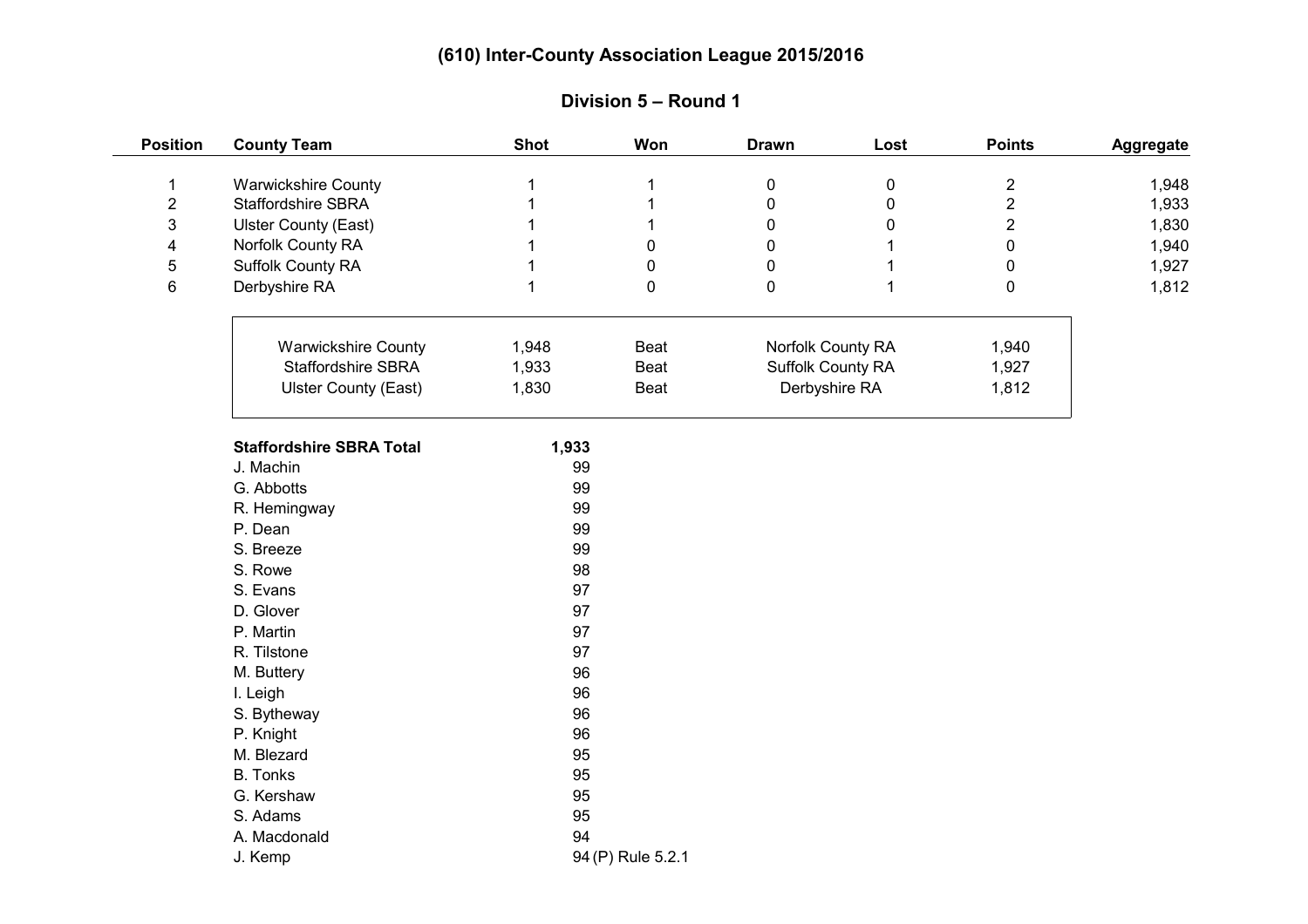| <b>Position</b> | <b>County Team</b>              | <b>Shot</b>    | Won               | <b>Drawn</b>              | Lost           | <b>Points</b>  | Aggregate |
|-----------------|---------------------------------|----------------|-------------------|---------------------------|----------------|----------------|-----------|
| 1               | <b>Warwickshire County</b>      | $\overline{c}$ | $\overline{2}$    | $\pmb{0}$                 | $\pmb{0}$      | 4              | 3,884     |
| $\overline{c}$  | <b>Ulster County (East)</b>     | $\overline{c}$ | $\overline{c}$    | $\pmb{0}$                 | 0              | 4              | 3,766     |
| 3               | Norfolk County RA               | $\overline{2}$ |                   | $\pmb{0}$                 |                | $\overline{2}$ | 3,874     |
| 4               | Staffordshire SBRA              | $\overline{2}$ | 1                 | $\mathbf 0$               |                | $\overline{2}$ | 3,854     |
| 5               | Suffolk County RA               | $\overline{2}$ | $\pmb{0}$         | $\mathbf 0$               | $\overline{2}$ | $\pmb{0}$      | 3,853     |
| 6               | Derbyshire RA                   | $\overline{2}$ | $\pmb{0}$         | $\mathbf 0$               | $\overline{2}$ | $\mathbf 0$    | 3,737     |
|                 |                                 |                |                   |                           |                |                |           |
|                 | <b>Ulster County (East)</b>     | 1,936          | Beat              | <b>Staffordshire SBRA</b> |                | 1,921          |           |
|                 | <b>Warwickshire County</b>      | 1,936          | Beat              | Derbyshire RA             |                | 1,925          |           |
|                 | Norfolk County RA               | 1,934          | Beat              | Suffolk County RA         |                | 1,926          |           |
|                 | <b>Staffordshire SBRA Total</b> | 1,921          |                   |                           |                |                |           |
|                 | R. Hemingway                    | 100            |                   |                           |                |                |           |
|                 | M. Buttery                      | 99             |                   |                           |                |                |           |
|                 | S. Evans                        | 99             |                   |                           |                |                |           |
|                 | G. Abbotts                      | 98             |                   |                           |                |                |           |
|                 | J. Machin                       | 97             |                   |                           |                |                |           |
|                 | A. Macdonald                    | 97             |                   |                           |                |                |           |
|                 | D. Glover                       | 97             |                   |                           |                |                |           |
|                 | S. Rowe                         | 97             |                   |                           |                |                |           |
|                 | S. Breeze                       | 97             |                   |                           |                |                |           |
|                 | G. Kershaw                      | 97             |                   |                           |                |                |           |
|                 | R. Tilstone                     | 97             |                   |                           |                |                |           |
|                 | P. Martin                       | 96             |                   |                           |                |                |           |
|                 | S. Bytheway                     | 96             |                   |                           |                |                |           |
|                 | P. Dean                         | 95             |                   |                           |                |                |           |
|                 | I. Leigh                        | 95             |                   |                           |                |                |           |
|                 | P. Knight                       | 95             |                   |                           |                |                |           |
|                 | M. Blezard                      | 94             |                   |                           |                |                |           |
|                 | S. Adams                        | 93             |                   |                           |                |                |           |
|                 | J. Kemp                         |                | 92 (P) Rule 5.2.1 |                           |                |                |           |
|                 | <b>B.</b> Tonks                 | 90             |                   |                           |                |                |           |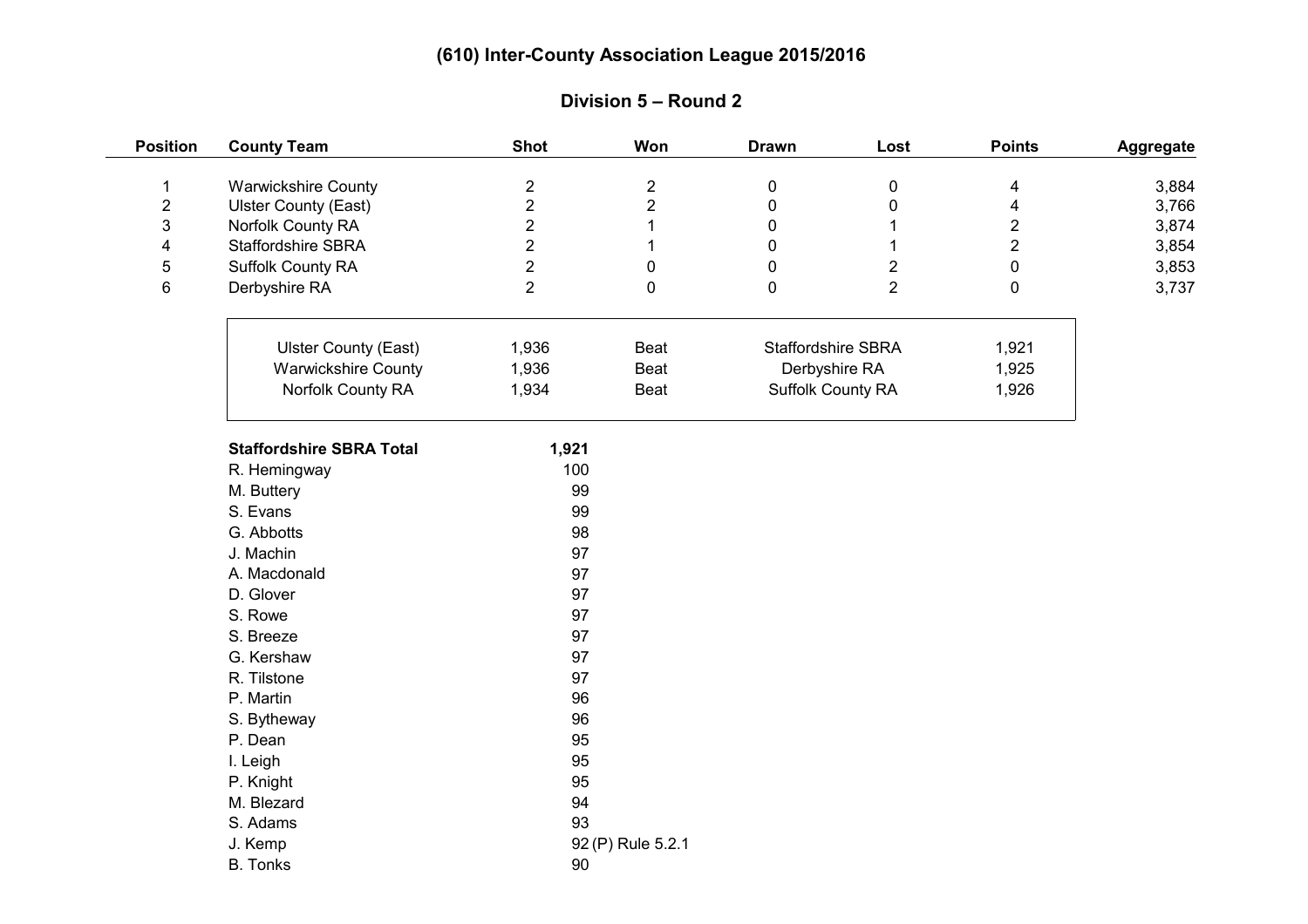| <b>Position</b> | <b>County Team</b>              | <b>Shot</b> | Won            | <b>Drawn</b>                | Lost           | <b>Points</b>  | Aggregate |
|-----------------|---------------------------------|-------------|----------------|-----------------------------|----------------|----------------|-----------|
| $\mathbf 1$     | <b>Warwickshire County</b>      | 3           | $\sqrt{3}$     | $\pmb{0}$                   | 0              | 6              | 5,815     |
| $\overline{2}$  | Norfolk County RA               | 3           | $\overline{2}$ | $\pmb{0}$                   |                | 4              | 5,813     |
| 3               | Staffordshire SBRA              | 3           | $\overline{2}$ | 0                           |                | 4              | 5,781     |
| 4               | Derbyshire RA                   | 3           | 1              | 0                           | $\mathbf{2}$   | $\overline{2}$ | 5,756     |
| 5               | <b>Ulster County (East)</b>     | 3           | 1              | $\mathbf 0$                 | $\overline{2}$ | $\overline{2}$ | 5,699     |
| 6               | Suffolk County RA               | 3           | $\pmb{0}$      | $\mathbf 0$                 | 3              | $\mathbf 0$    | 5,777     |
|                 |                                 |             |                |                             |                |                |           |
|                 | Norfolk County RA               | 1,939       | Beat           | <b>Ulster County (East)</b> |                | 1,933          |           |
|                 | <b>Warwickshire County</b>      | 1,931       | Beat           | Suffolk County RA           |                | 1,924          |           |
|                 | Staffordshire SBRA              | 1,927       | Beat           | Derbyshire RA               |                | 1,925          |           |
|                 | <b>Staffordshire SBRA Total</b> | 1,927       |                |                             |                |                |           |
|                 | J. Machin                       | 100         |                |                             |                |                |           |
|                 | S. Rowe                         | 100         |                |                             |                |                |           |
|                 | M. Buttery                      | 99          |                |                             |                |                |           |
|                 | A. Macdonald                    | 99          |                |                             |                |                |           |
|                 | R. Hemingway                    | 99          |                |                             |                |                |           |
|                 | P. Dean                         | 99          |                |                             |                |                |           |
|                 | G. Kershaw                      | 99          |                |                             |                |                |           |
|                 | G. Abbotts                      | 97          |                |                             |                |                |           |
|                 | D. Glover                       | 97          |                |                             |                |                |           |
|                 | I. Leigh                        | 97          |                |                             |                |                |           |
|                 | R. Tilstone                     | 97          |                |                             |                |                |           |
|                 | M. Blezard                      | 96          |                |                             |                |                |           |
|                 | <b>B.</b> Tonks                 | 96          |                |                             |                |                |           |
|                 | J. Kemp                         | 96          |                |                             |                |                |           |
|                 | S. Breeze                       | 95          |                |                             |                |                |           |
|                 | P. Martin                       | 94          |                |                             |                |                |           |
|                 | S. Bytheway                     | 94          |                |                             |                |                |           |
|                 | S. Adams                        | 92          |                |                             |                |                |           |
|                 | P. Knight                       | 91          |                |                             |                |                |           |
|                 | S. Evans                        | 90          |                |                             |                |                |           |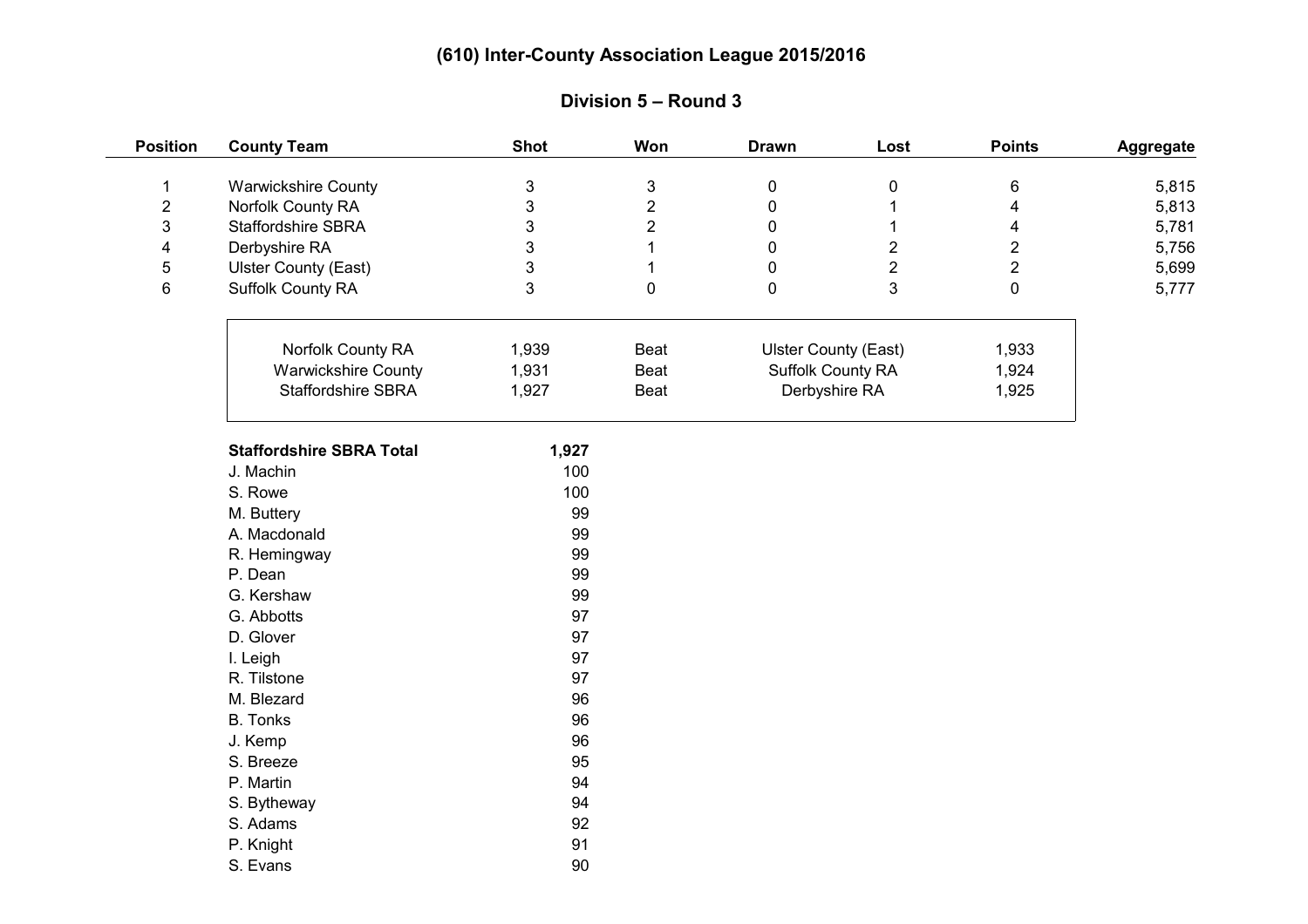| <b>Position</b>         | <b>County Team</b>              | <b>Shot</b> | Won                       | <b>Drawn</b>               | Lost           | <b>Points</b>           | Aggregate |
|-------------------------|---------------------------------|-------------|---------------------------|----------------------------|----------------|-------------------------|-----------|
| 1                       | <b>Warwickshire County</b>      | 4           | $\ensuremath{\mathsf{3}}$ | 1                          | 0              | $\boldsymbol{7}$        | 7,758     |
| $\overline{2}$          | Norfolk County RA               | 4           | $\mathfrak{S}$            | $\mathbf 0$                |                | $\,6\,$                 | 7,758     |
| 3                       | <b>Staffordshire SBRA</b>       | 4           | $\overline{2}$            | 1                          | 1              | 5                       | 7,724     |
| $\overline{\mathbf{4}}$ | <b>Ulster County (East)</b>     | 4           | $\overline{2}$            | 0                          | $\overline{2}$ | $\overline{\mathbf{4}}$ | 7,636     |
| 5                       | Derbyshire RA                   | 4           | 1                         | $\mathbf 0$                | 3              | $\overline{2}$          | 7,673     |
| $\,6\,$                 | Suffolk County RA               | 4           | 0                         | $\mathbf 0$                | 4              | $\pmb{0}$               | 7,696     |
|                         |                                 |             |                           |                            |                |                         |           |
|                         | Norfolk County RA               | 1,945       | Beat                      | Derbyshire RA              |                | 1,917                   |           |
|                         | <b>Staffordshire SBRA</b>       | 1,943       | Tied                      | <b>Warwickshire County</b> |                | 1,943                   |           |
|                         | <b>Ulster County (East)</b>     | 1,937       | Beat                      | Suffolk County RA          |                | 1,919                   |           |
|                         | <b>Staffordshire SBRA Total</b> | 1,943       |                           |                            |                |                         |           |
|                         |                                 | 100         |                           |                            |                |                         |           |
|                         | S. Bytheway<br>S. Evans         | 99          |                           |                            |                |                         |           |
|                         | M. Blezard                      | 99          |                           |                            |                |                         |           |
|                         | D. Glover                       | 99          |                           |                            |                |                         |           |
|                         | P. Dean                         | 99          |                           |                            |                |                         |           |
|                         | S. Rowe                         | 99          |                           |                            |                |                         |           |
|                         | G. Abbotts                      | 98          |                           |                            |                |                         |           |
|                         | <b>B.</b> Tonks                 | 98          |                           |                            |                |                         |           |
|                         | G. Kershaw                      | 98          |                           |                            |                |                         |           |
|                         | J. Machin                       | 97          |                           |                            |                |                         |           |
|                         | A. Macdonald                    | 97          |                           |                            |                |                         |           |
|                         | R. Hemingway                    | 97          |                           |                            |                |                         |           |
|                         | I. Leigh                        | 97          |                           |                            |                |                         |           |
|                         | S. Breeze                       | 97          |                           |                            |                |                         |           |
|                         | M. Buttery                      | 96          |                           |                            |                |                         |           |
|                         | J. Kemp                         | 96          |                           |                            |                |                         |           |
|                         | R. Tilstone                     | 96          |                           |                            |                |                         |           |
|                         | S. Adams                        | 95          |                           |                            |                |                         |           |
|                         | P. Martin                       | 93          |                           |                            |                |                         |           |
|                         | P. Knight                       | 93          |                           |                            |                |                         |           |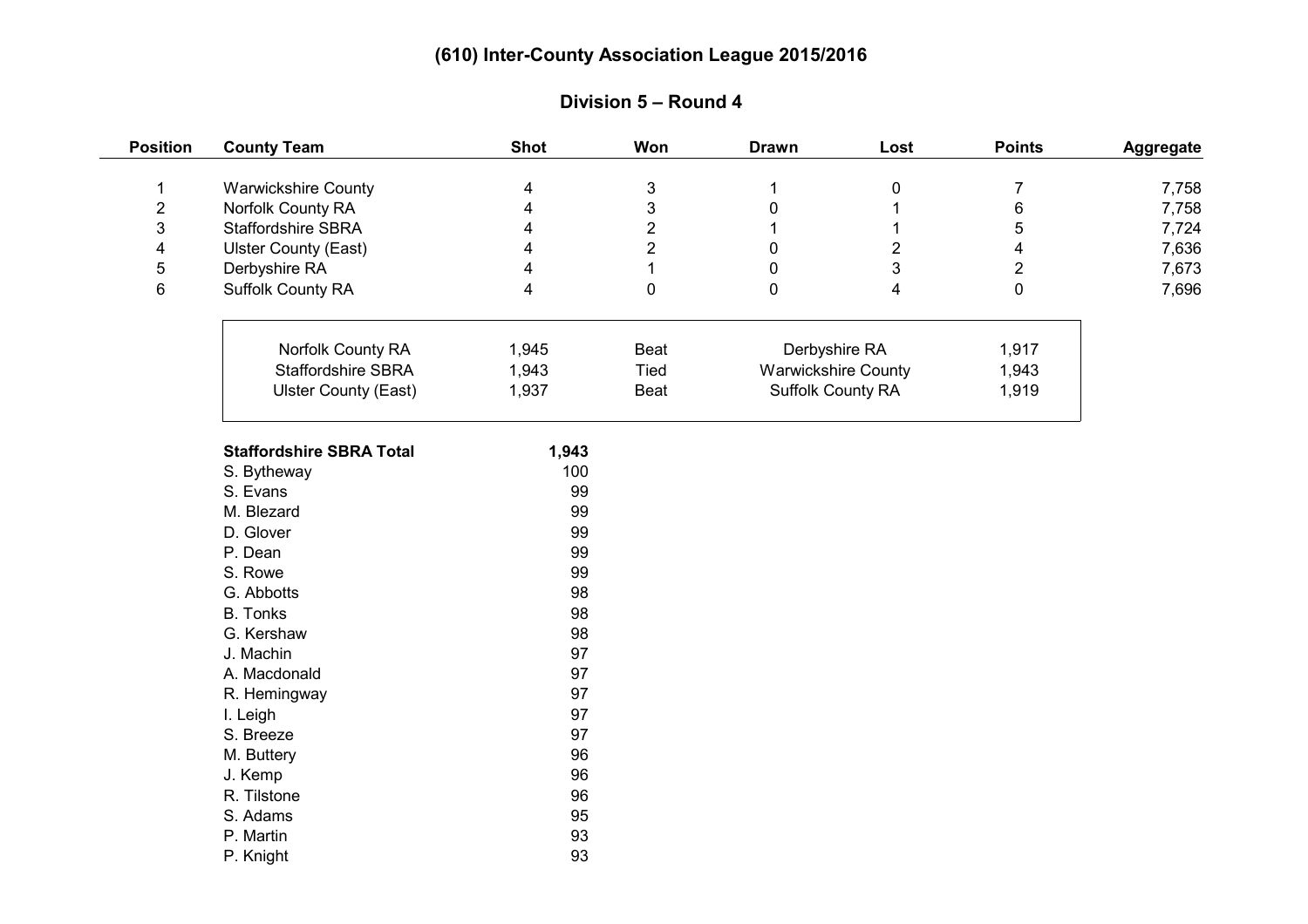| <b>Position</b> | <b>County Team</b>              | <b>Shot</b>       | Won               | <b>Drawn</b>                        | Lost           | <b>Points</b>  | Aggregate |
|-----------------|---------------------------------|-------------------|-------------------|-------------------------------------|----------------|----------------|-----------|
| 1               | Norfolk County RA               | 5                 | 4                 | 0                                   | 1              | 8              | 9,690     |
| $\sqrt{2}$      | <b>Warwickshire County</b>      | 5                 | $\mathsf 3$       | $\mathbf 1$                         | 1              | $\overline{7}$ | 9,696     |
| 3               | <b>Ulster County (East)</b>     | 5                 | 3                 | 0                                   | $\overline{2}$ | 6              | 9,577     |
| 4               | Staffordshire SBRA              | 5                 | 2                 |                                     | $\overline{2}$ | $\sqrt{5}$     | 9,654     |
| 5               | Suffolk County RA               | 5                 | 1                 | 0                                   | 4              | $\overline{2}$ | 9,624     |
| $\,6\,$         | Derbyshire RA                   | 5                 | $\mathbf{1}$      | 0                                   | 4              | $\overline{2}$ | 9,578     |
|                 |                                 |                   |                   |                                     |                |                |           |
|                 | <b>Ulster County (East)</b>     | 1,941             | Beat              | <b>Warwickshire County</b>          |                | 1,938          |           |
|                 | Norfolk County RA               | 1,932             | Beat              | Staffordshire SBRA<br>Derbyshire RA |                | 1,930          |           |
|                 | Suffolk County RA               | 1,928             | Beat              |                                     |                | 1,905          |           |
|                 | <b>Staffordshire SBRA Total</b> | 1,930             |                   |                                     |                |                |           |
|                 | R. Hemingway                    | 100               |                   |                                     |                |                |           |
|                 | J. Machin                       | 99                |                   |                                     |                |                |           |
|                 | A. Macdonald                    | 99                |                   |                                     |                |                |           |
|                 | M. Blezard                      | 98                |                   |                                     |                |                |           |
|                 | D. Glover                       | 98 (P) Rule 5.2.1 |                   |                                     |                |                |           |
|                 | J. Kemp                         | 98                |                   |                                     |                |                |           |
|                 | M. Buttery                      | 97                |                   |                                     |                |                |           |
|                 | P. Dean                         | 97                |                   |                                     |                |                |           |
|                 | I. Leigh                        | 97                |                   |                                     |                |                |           |
|                 | S. Adams                        | 97                |                   |                                     |                |                |           |
|                 | S. Evans                        | 96                |                   |                                     |                |                |           |
|                 | S. Rowe                         | 96                |                   |                                     |                |                |           |
|                 | S. Breeze                       | 96                |                   |                                     |                |                |           |
|                 | R. Tilstone                     | 96                |                   |                                     |                |                |           |
|                 | G. Abbotts                      | 95                |                   |                                     |                |                |           |
|                 | P. Martin                       |                   | 95 (P) Rule 5.2.1 |                                     |                |                |           |
|                 | S. Bytheway                     | 94                |                   |                                     |                |                |           |
|                 | P. Knight                       | 94                |                   |                                     |                |                |           |
|                 | <b>B.</b> Tonks                 | 94                |                   |                                     |                |                |           |
|                 | G. Kershaw                      | 94                |                   |                                     |                |                |           |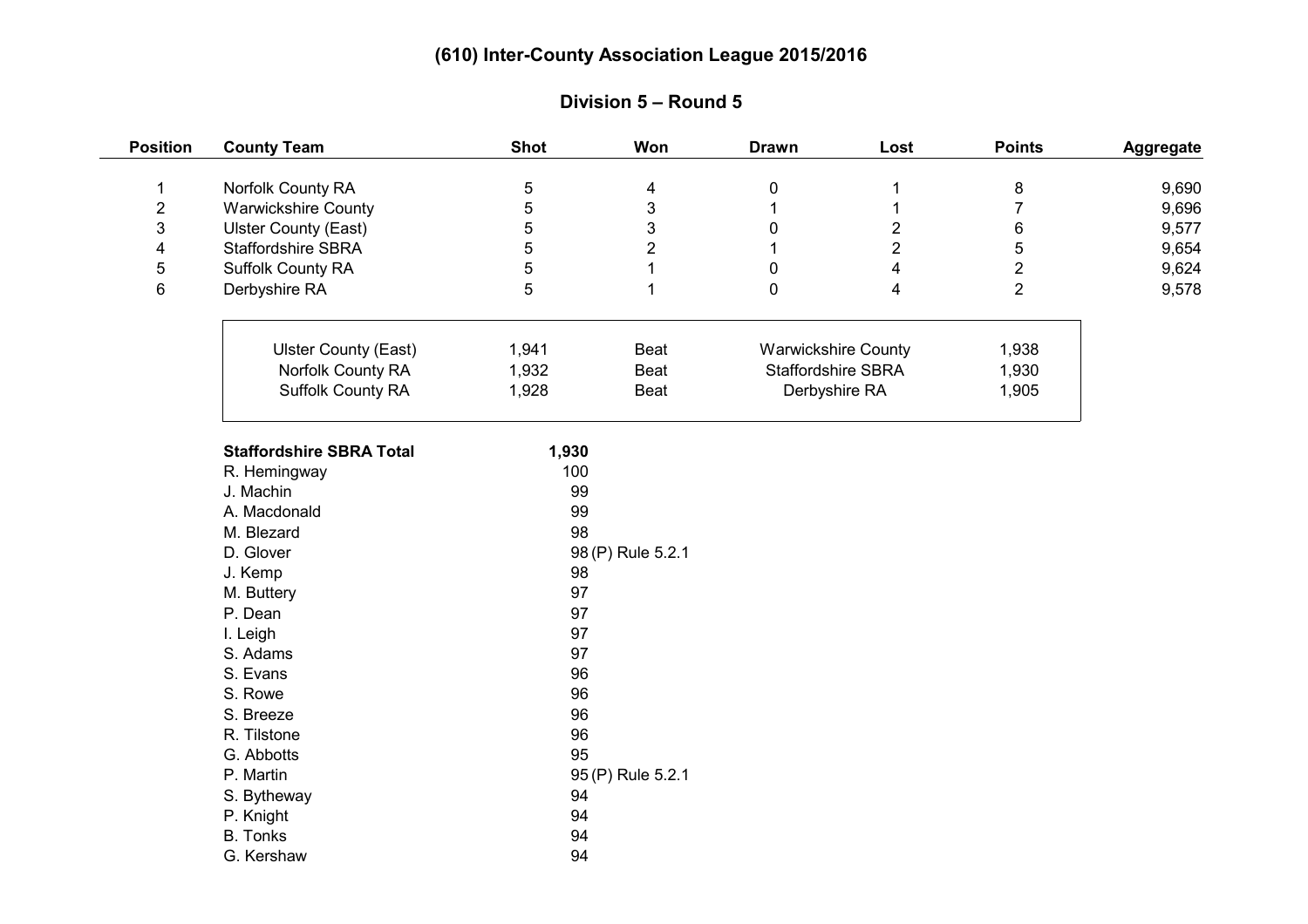| <b>Position</b>         | <b>County Team</b>              | <b>Shot</b> | Won                       | <b>Drawn</b>               | Lost                        | <b>Points</b>           | Aggregate |
|-------------------------|---------------------------------|-------------|---------------------------|----------------------------|-----------------------------|-------------------------|-----------|
| 1                       | Norfolk County RA               | 6           | $\mathbf 5$               | $\pmb{0}$                  | 1                           | $10$                    | 11,632    |
| $\overline{\mathbf{c}}$ | <b>Warwickshire County</b>      | 6           | $\ensuremath{\mathsf{3}}$ | 1                          | $\overline{\mathbf{c}}$     | $\overline{7}$          | 11,634    |
| 3                       | <b>Ulster County (East)</b>     | 6           | $\mathfrak{S}$            | $\mathbf 0$                | 3                           | $\,6\,$                 | 11,504    |
| $\overline{\mathbf{4}}$ | <b>Staffordshire SBRA</b>       | 6           | $\overline{2}$            | 1                          | 3                           | 5                       | 11,582    |
| 5                       | Suffolk County RA               | 6           | $\overline{2}$            | $\mathbf 0$                | 4                           | $\overline{\mathbf{4}}$ | 11,564    |
| 6                       | Derbyshire RA                   | 6           | $\overline{2}$            | $\mathbf 0$                | 4                           | 4                       | 11,508    |
|                         |                                 |             |                           |                            |                             |                         |           |
|                         | Norfolk County RA               | 1,942       | Beat                      | <b>Warwickshire County</b> |                             | 1,938                   |           |
|                         | Suffolk County RA               | 1,940       | Beat                      | Staffordshire SBRA         |                             | 1,928                   |           |
|                         | Derbyshire RA                   | 1,930       | Beat                      |                            | <b>Ulster County (East)</b> | 1,927                   |           |
|                         |                                 |             |                           |                            |                             |                         |           |
|                         | <b>Staffordshire SBRA Total</b> | 1,928       |                           |                            |                             |                         |           |
|                         | J. Machin                       | 100         |                           |                            |                             |                         |           |
|                         | R. Hemingway                    | 99          |                           |                            |                             |                         |           |
|                         | <b>B.</b> Tonks                 | 99          |                           |                            |                             |                         |           |
|                         | M. Buttery                      | 98          |                           |                            |                             |                         |           |
|                         | S. Bytheway                     | 98          |                           |                            |                             |                         |           |
|                         | S. Evans                        | 97          |                           |                            |                             |                         |           |
|                         | M. Blezard                      | 97          |                           |                            |                             |                         |           |
|                         | D. Glover                       | 97          |                           |                            |                             |                         |           |
|                         | P. Knight                       | 97          |                           |                            |                             |                         |           |
|                         | S. Breeze                       | 97          |                           |                            |                             |                         |           |
|                         | R. Tilstone                     | 97          |                           |                            |                             |                         |           |
|                         | G. Abbotts                      | 96          |                           |                            |                             |                         |           |
|                         | I. Leigh                        | 96          |                           |                            |                             |                         |           |
|                         | S. Rowe                         | 96          |                           |                            |                             |                         |           |
|                         | J. Kemp                         | 96          |                           |                            |                             |                         |           |
|                         | A. Macdonald                    | 95          |                           |                            |                             |                         |           |
|                         | P. Martin                       | 95          |                           |                            |                             |                         |           |
|                         | G. Kershaw                      | 95          |                           |                            |                             |                         |           |
|                         | P. Dean                         | 93          |                           |                            |                             |                         |           |
|                         | S. Adams                        | 90          |                           |                            |                             |                         |           |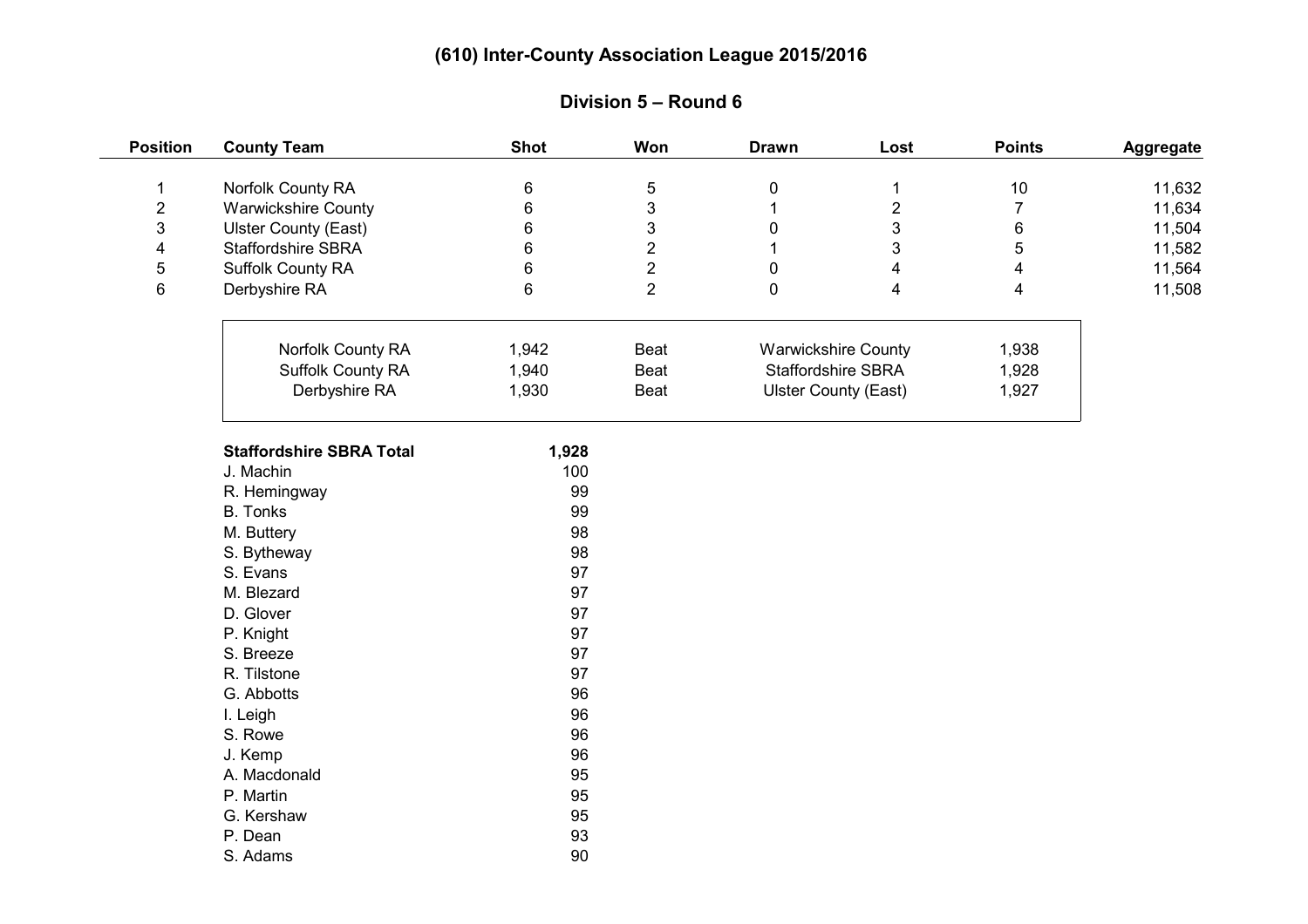| <b>Position</b>         | <b>County Team</b>              | <b>Shot</b>    | Won                     | <b>Drawn</b>       | Lost           | <b>Points</b>           | Aggregate |
|-------------------------|---------------------------------|----------------|-------------------------|--------------------|----------------|-------------------------|-----------|
| $\mathbf{1}$            | Norfolk County RA               | $\overline{7}$ | 6                       | 0                  | 1              | 12                      | 13,579    |
| $\overline{2}$          | <b>Warwickshire County</b>      | $\overline{7}$ | $\overline{\mathbf{4}}$ | 1                  | $\overline{2}$ | 9                       | 13,564    |
| 3                       | <b>Ulster County (East)</b>     | $\overline{7}$ | $\overline{\mathbf{4}}$ | 0                  | 3              | 8                       | 13,447    |
| $\overline{\mathbf{4}}$ | Staffordshire SBRA              | $\overline{7}$ | $\overline{2}$          | 1                  | 4              | 5                       | 13,418    |
| 5                       | <b>Suffolk County RA</b>        | $\overline{7}$ | $\overline{2}$          | 0                  | 5              | $\overline{\mathbf{4}}$ | 13,480    |
| 6                       | Derbyshire RA                   | $\overline{7}$ | $\overline{2}$          | 0                  | 5              | 4                       | 13,430    |
|                         |                                 |                |                         |                    |                |                         |           |
|                         | Norfolk County RA               | 1,947          | Beat                    | Suffolk County RA  |                | 1,916                   |           |
|                         | <b>Ulster County (East)</b>     | 1,943          | Beat                    | Staffordshire SBRA |                | 1,836                   |           |
|                         | <b>Warwickshire County</b>      | 1,930          | Beat                    | Derbyshire RA      |                | 1,922                   |           |
|                         | <b>Staffordshire SBRA Total</b> | 1,836          |                         |                    |                |                         |           |
|                         | J. Machin                       | 100            |                         |                    |                |                         |           |
|                         | G. Abbotts                      | 100            |                         |                    |                |                         |           |
|                         | D. Glover                       | 99             |                         |                    |                |                         |           |
|                         | S. Rowe                         | 99             |                         |                    |                |                         |           |
|                         | R. Hemingway                    | 98             |                         |                    |                |                         |           |
|                         | S. Evans                        | 98             |                         |                    |                |                         |           |
|                         | <b>B.</b> Tonks                 | 98             |                         |                    |                |                         |           |
|                         | I. Leigh                        | 97             |                         |                    |                |                         |           |
|                         | S. Breeze                       | 97             |                         |                    |                |                         |           |
|                         | P. Dean                         | 96             |                         |                    |                |                         |           |
|                         | G. Kershaw                      | 96             |                         |                    |                |                         |           |
|                         | R. Tilstone                     | 96             |                         |                    |                |                         |           |
|                         | M. Buttery                      | 95             |                         |                    |                |                         |           |
|                         | A. Macdonald                    | 95             |                         |                    |                |                         |           |
|                         | P. Martin                       | 95             |                         |                    |                |                         |           |
|                         | J. Kemp                         | 95             |                         |                    |                |                         |           |
|                         | S. Adams                        | 95             |                         |                    |                |                         |           |
|                         | S. Bytheway                     | 94             |                         |                    |                |                         |           |
|                         | P. Knight                       | 93             |                         |                    |                |                         |           |
|                         | M. Blezard                      | 0 Rule 7.6.3.2 |                         |                    |                |                         |           |

#### **Division 5 – Round 7**

 $\frac{1}{2}$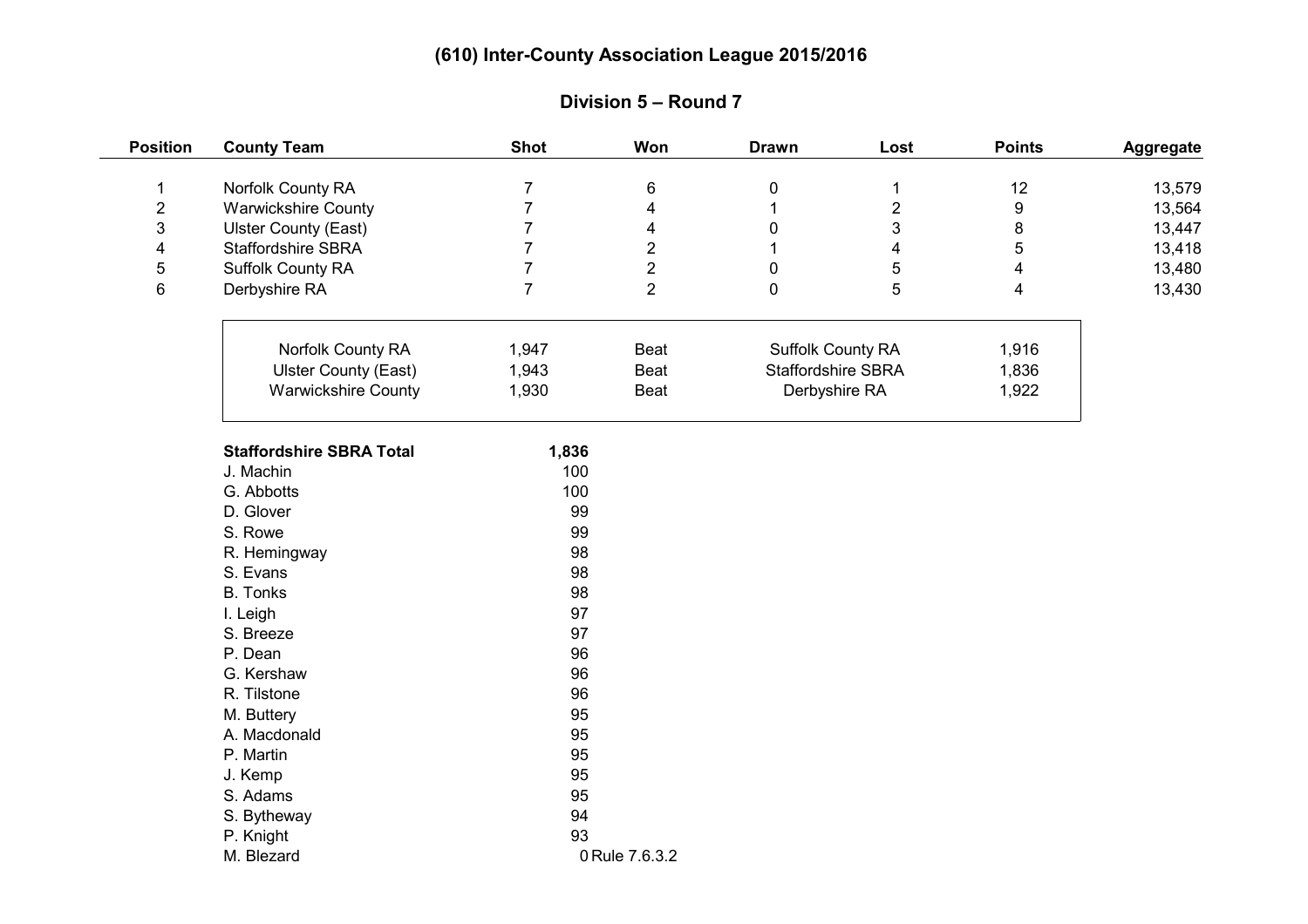| <b>Position</b> | <b>County Team</b>              | <b>Shot</b> | Won                     | <b>Drawn</b>                                              | Lost                    | <b>Points</b>           | Aggregate |
|-----------------|---------------------------------|-------------|-------------------------|-----------------------------------------------------------|-------------------------|-------------------------|-----------|
| $\mathbf{1}$    | Norfolk County RA               | 8           | $\overline{7}$          | 0                                                         | $\mathbf 1$             | 14                      | 15,518    |
| $\overline{2}$  | <b>Warwickshire County</b>      | 8           | 4                       | $\mathbf{1}$                                              | 3                       | $\boldsymbol{9}$        | 15,488    |
| 3               | <b>Ulster County (East)</b>     | 8           | $\overline{\mathbf{4}}$ | 0                                                         | $\overline{\mathbf{4}}$ | 8                       | 15,383    |
| $\overline{4}$  | Staffordshire SBRA              | 8           | 3                       | 1                                                         | 4                       | $\overline{7}$          | 15,347    |
| 5               | Suffolk County RA               | 8           | 3                       | 0                                                         | 5                       | $\,6\,$                 | 15,410    |
| 6               | Derbyshire RA                   | 8           | $\overline{2}$          | 0                                                         | 6                       | $\overline{\mathbf{4}}$ | 15,347    |
|                 | Norfolk County RA               | 1,939       | Beat                    |                                                           |                         | 1,936                   |           |
|                 | <b>Suffolk County RA</b>        | 1,930       | Beat                    | <b>Ulster County (East)</b><br><b>Warwickshire County</b> |                         | 1,924                   |           |
|                 | <b>Staffordshire SBRA</b>       | 1,929       | Beat                    |                                                           |                         | 1,917                   |           |
|                 |                                 |             |                         | Derbyshire RA                                             |                         |                         |           |
|                 | <b>Staffordshire SBRA Total</b> | 1,929       |                         |                                                           |                         |                         |           |
|                 | R. Hemingway                    | 99          |                         |                                                           |                         |                         |           |
|                 | S. Breeze                       | 99          |                         |                                                           |                         |                         |           |
|                 | M. Buttery                      | 98          |                         |                                                           |                         |                         |           |
|                 | A. Macdonald                    | 98          |                         |                                                           |                         |                         |           |
|                 | G. Abbotts                      | 98          |                         |                                                           |                         |                         |           |
|                 | I. Leigh                        | 98          |                         |                                                           |                         |                         |           |
|                 | S. Evans                        | 97          |                         |                                                           |                         |                         |           |
|                 | D. Glover                       | 97          |                         |                                                           |                         |                         |           |
|                 | S. Bytheway                     | 97          |                         |                                                           |                         |                         |           |
|                 | <b>B.</b> Tonks                 | 97          |                         |                                                           |                         |                         |           |
|                 | G. Kershaw                      | 97          |                         |                                                           |                         |                         |           |
|                 | J. Machin                       | 96          |                         |                                                           |                         |                         |           |
|                 | P. Martin                       | 96          |                         |                                                           |                         |                         |           |
|                 | S. Rowe                         | 96          |                         |                                                           |                         |                         |           |
|                 | M. Blezard                      | 95          |                         |                                                           |                         |                         |           |
|                 | P. Dean                         | 95          |                         |                                                           |                         |                         |           |
|                 | P. Knight                       | 95          |                         |                                                           |                         |                         |           |
|                 | J. Kemp                         |             | 95 (P) Rule 5.2.3       |                                                           |                         |                         |           |
|                 | R. Tilstone                     | 95          |                         |                                                           |                         |                         |           |
|                 | S. Adams                        | 91          |                         |                                                           |                         |                         |           |

# **Division 5 – Round 8**

 $\overline{\phantom{a}}$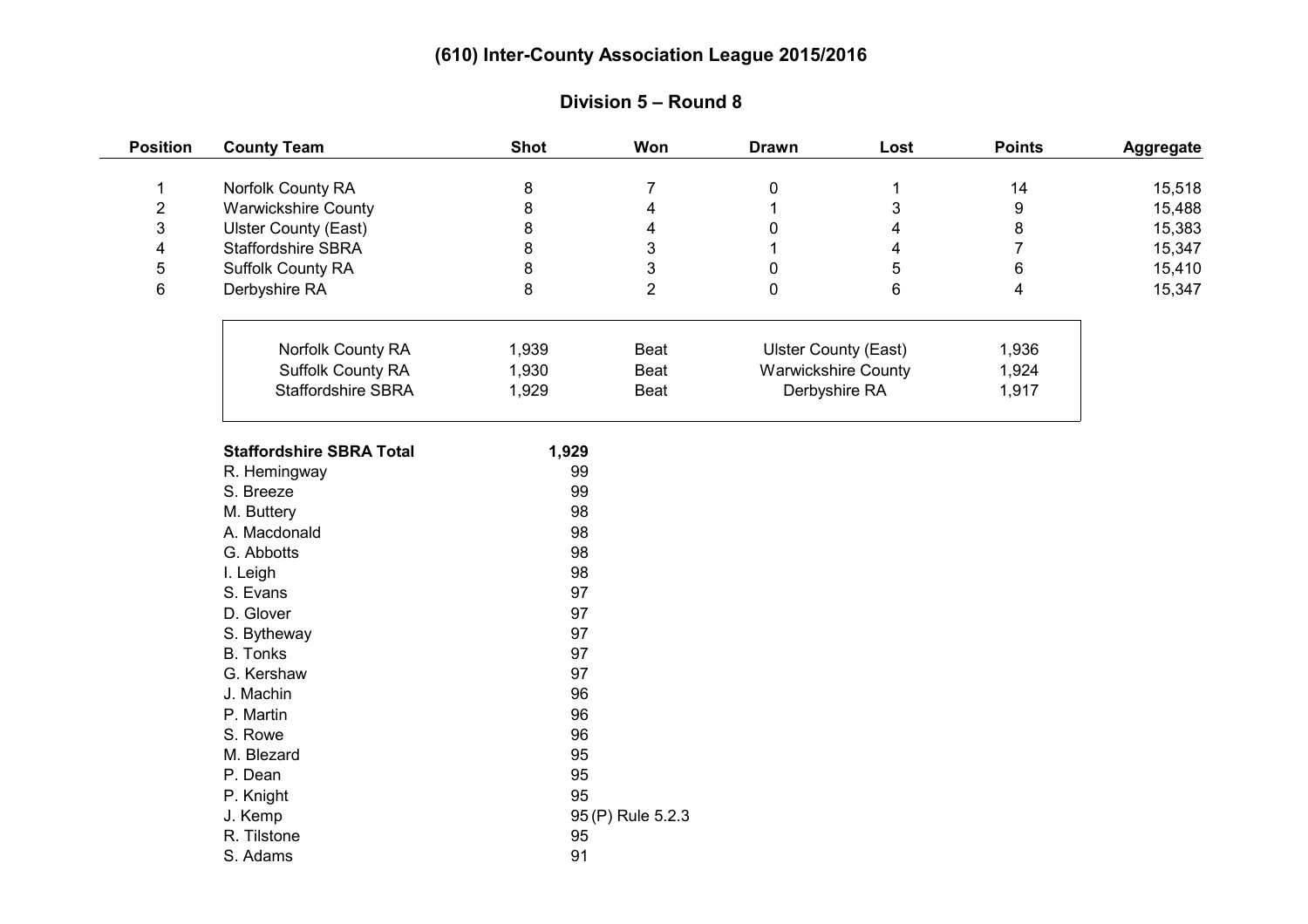| <b>Position</b>         | <b>County Team</b>              | <b>Shot</b>      | Won            | <b>Drawn</b>      | Lost                      | <b>Points</b>  | Aggregate |
|-------------------------|---------------------------------|------------------|----------------|-------------------|---------------------------|----------------|-----------|
| $\mathbf 1$             | Norfolk County RA               | $\boldsymbol{9}$ | $\overline{7}$ | $\pmb{0}$         | $\overline{2}$            | 14             | 17,440    |
| $\overline{\mathbf{c}}$ | <b>Warwickshire County</b>      | 9                | 5              |                   | 3                         | 11             | 17,430    |
| 3                       | <b>Ulster County (East)</b>     | 9                | 5              | $\pmb{0}$         | 4                         | 10             | 17,318    |
| 4                       | <b>Staffordshire SBRA</b>       | 9                | $\mathfrak{S}$ |                   | 5                         | $\overline{7}$ | 17,255    |
| 5                       | <b>Suffolk County RA</b>        | $\boldsymbol{9}$ | 3              | $\mathbf 0$       | 6                         | 6              | 17,340    |
| 6                       | Derbyshire RA                   | 9                | 3              | $\mathbf 0$       | 6                         | 6              | 17,271    |
|                         |                                 |                  |                |                   |                           |                |           |
|                         | <b>Warwickshire County</b>      | 1,942            | Beat           |                   | <b>Staffordshire SBRA</b> | 1,908          |           |
|                         | <b>Ulster County (East)</b>     | 1,935            | Beat           |                   | Suffolk County RA         | 1,930          |           |
|                         | Derbyshire RA                   | 1,924            | Beat           | Norfolk County RA |                           | 1,922          |           |
|                         | <b>Staffordshire SBRA Total</b> | 1,908            |                |                   |                           |                |           |
|                         | D. Glover                       | 98               |                |                   |                           |                |           |
|                         | S. Rowe                         | 98               |                |                   |                           |                |           |
|                         | J. Machin                       | 97               |                |                   |                           |                |           |
|                         | A. Macdonald                    | 97               |                |                   |                           |                |           |
|                         | G. Abbotts                      | 97               |                |                   |                           |                |           |
|                         | R. Hemingway                    | 97               |                |                   |                           |                |           |
|                         | S. Evans                        | 97               |                |                   |                           |                |           |
|                         | G. Kershaw                      | 97               |                |                   |                           |                |           |
|                         | M. Buttery                      | 96               |                |                   |                           |                |           |
|                         | R. Tilstone                     | 96               |                |                   |                           |                |           |
|                         | M. Blezard                      | 95               |                |                   |                           |                |           |
|                         | J. Kemp                         | 95               |                |                   |                           |                |           |
|                         | S. Adams                        | 95               |                |                   |                           |                |           |
|                         | P. Dean                         | 94               |                |                   |                           |                |           |
|                         | S. Bytheway                     | 94               |                |                   |                           |                |           |
|                         | P. Knight                       | 94               |                |                   |                           |                |           |
|                         | P. Martin                       | 93               |                |                   |                           |                |           |
|                         | <b>B.</b> Tonks                 | 93               |                |                   |                           |                |           |
|                         | S. Breeze                       | 93               |                |                   |                           |                |           |
|                         | I. Leigh                        | 92               |                |                   |                           |                |           |

# **Division 5 – Round 9**

 $\frac{1}{2}$